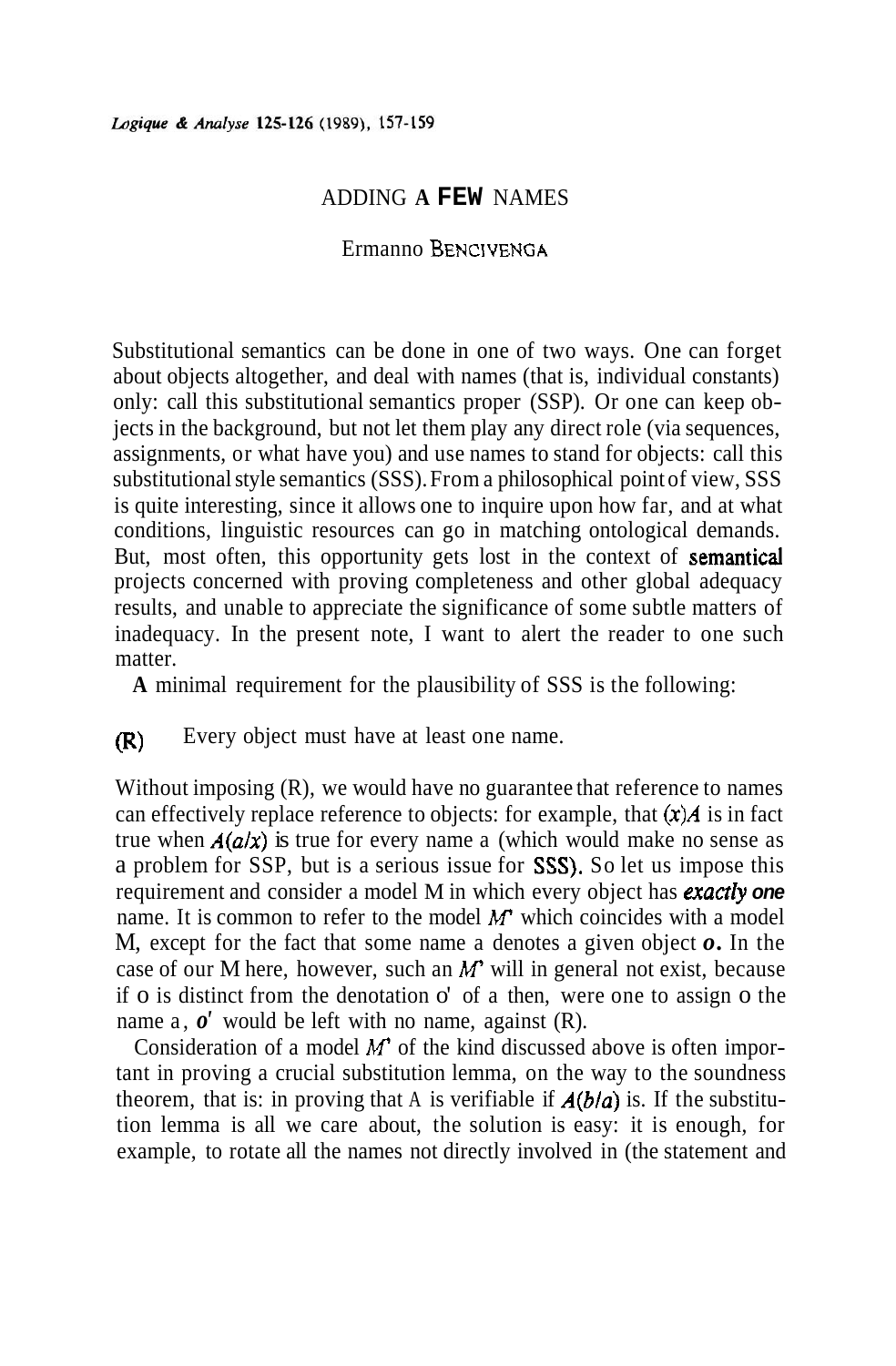#### **158 E. BENCIVENGA**

proof of) the lemma in such a way that every object is still covered. But this easy solution should not make us forget that a problem remains: a problem that has nothing to do with the substitution lemma or the soundness theorem, but rather with a serious limitation (R) has (somewhat surprisingly) generated in our formal construe of logical possibility. For models, at this level of logical analysis, are the formal counterparts of possible worlds, and hence the conclusion reached at the end of the last paragraph amounts to the following: in presence of (R), it is often the case that *it is impossible* to (simply) assign a name a different denotation. Given a possible state of affairs, the attempt at simply relocating a name in it results in something impossible.

The problem is a perfectly general one, and one that would not be resolved by strengthening (R) to, say,

**(R')** Every object must have at least two names.

For with (R') at our disposal, it would certainly be the case that, were we to assign the name a a different denotation, the object originally denoted by a would not be left nameless; however, it would often be left with less than *two* names, and hence  $(R')$  – though not  $(R)$  – would not be satisfied (and the outcome, once again, would not be a "possible" world). The same is true of any strengthening

### **(Rn)** Every object must have at least n names

of (R), where n is finite.

Where the problem ceases to arise is at the first infinite ordinal. For consider now

(Rw) Every object must have at least w names.

Given any model M which satisfies (Rw), one sees immediately that the structure  $M'$  which coincides with M except that the name a denotes the object *o* is always one satisfying (Rw).

In conclusion, we can expect names to make do for objects only if with each object we correlate an infinite stock of names. Which gives some formal content to the commonplace philosophical claim that objects cannot be exhausted by (finite) conceptual (and hence also linguistic) means.